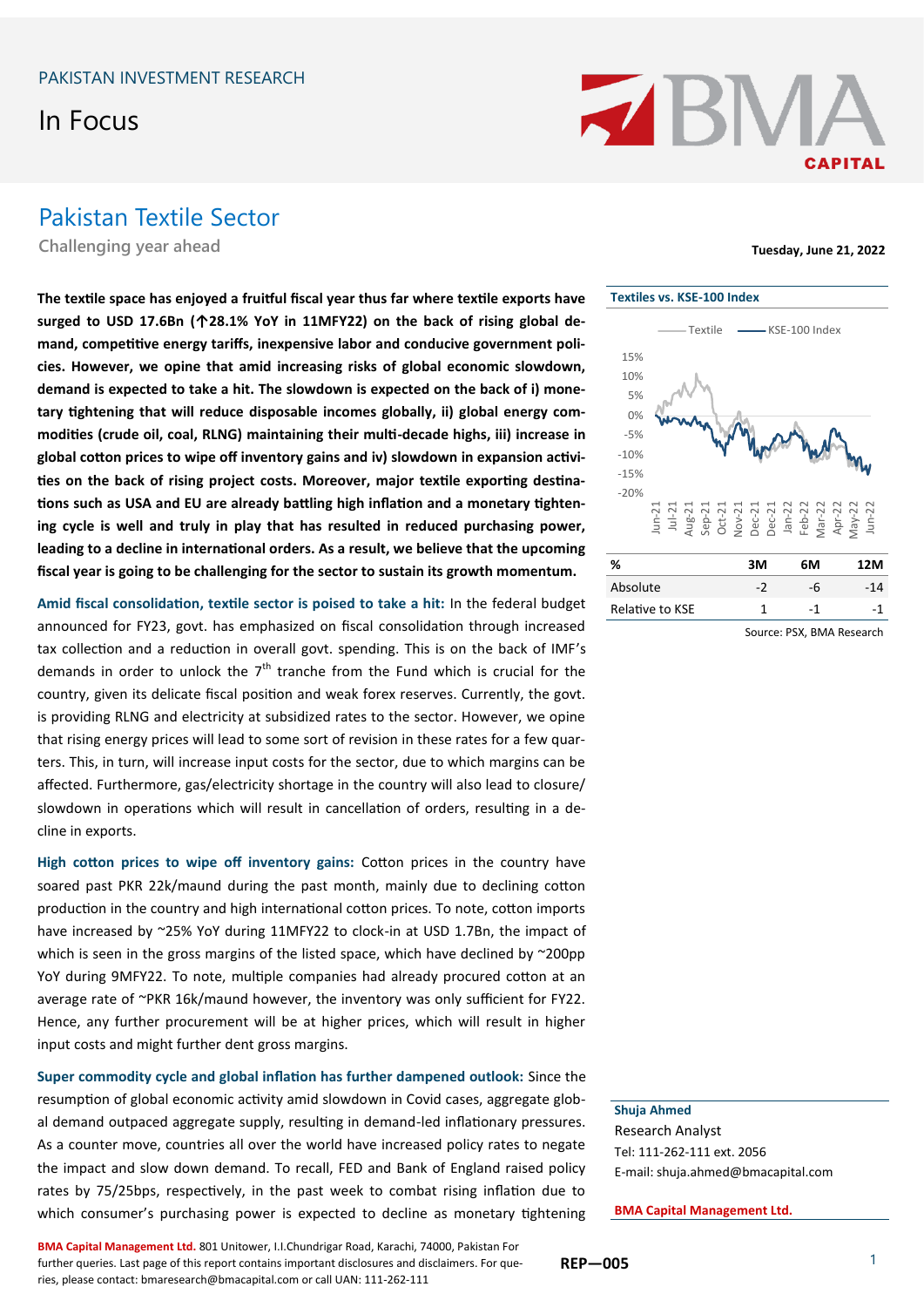

continues. In our view, demand for textile products will taper off as disposable incomes are affected. This is also evident from the ~6% MoM decline in textile exports noted in May-22. As per industry sources, multiple orders have been cancelled from US and Europe due to significant inventory pileup and slower demand which is likely to sustain in the coming months.

**With IMF in the fold, exchange gains are likely to stay muted:** In the ongoing fiscal year, PKR has depreciated by ~32% against the greenback, leading to robust exchange gains for the textile sector, as revenues are primarily driven by exports. While the USD is currently trading at ~PKR 210, we opine that recent steps taken by the govt. will lead to resumption of the IMF program and unlock the 7th tranche of ~USD 1.0Bn. This, in turn, will result in further flows from bilateral and multilateral sources, that can reduce the pressure on PKR and broader panic in the currency market. Hence, we expect USD to stabilize around PKR 190-195 in the upcoming months, which will result in muted exchange gains for textile exporting companies.

**Investment thesis:** In the listed textile space, ILP/GATM/NML are poised to face the brunt of this slowdown as exports account for ~90/65/60% of overall revenue mix respectively. Furthermore, high cotton prices and rising energy tariffs will result in inflated input costs for these companies, which will lead to a reduction in earnings in the upcoming fiscal year. Hence, we downgrade to a 'Hold' stance on the textile sector until further clarity.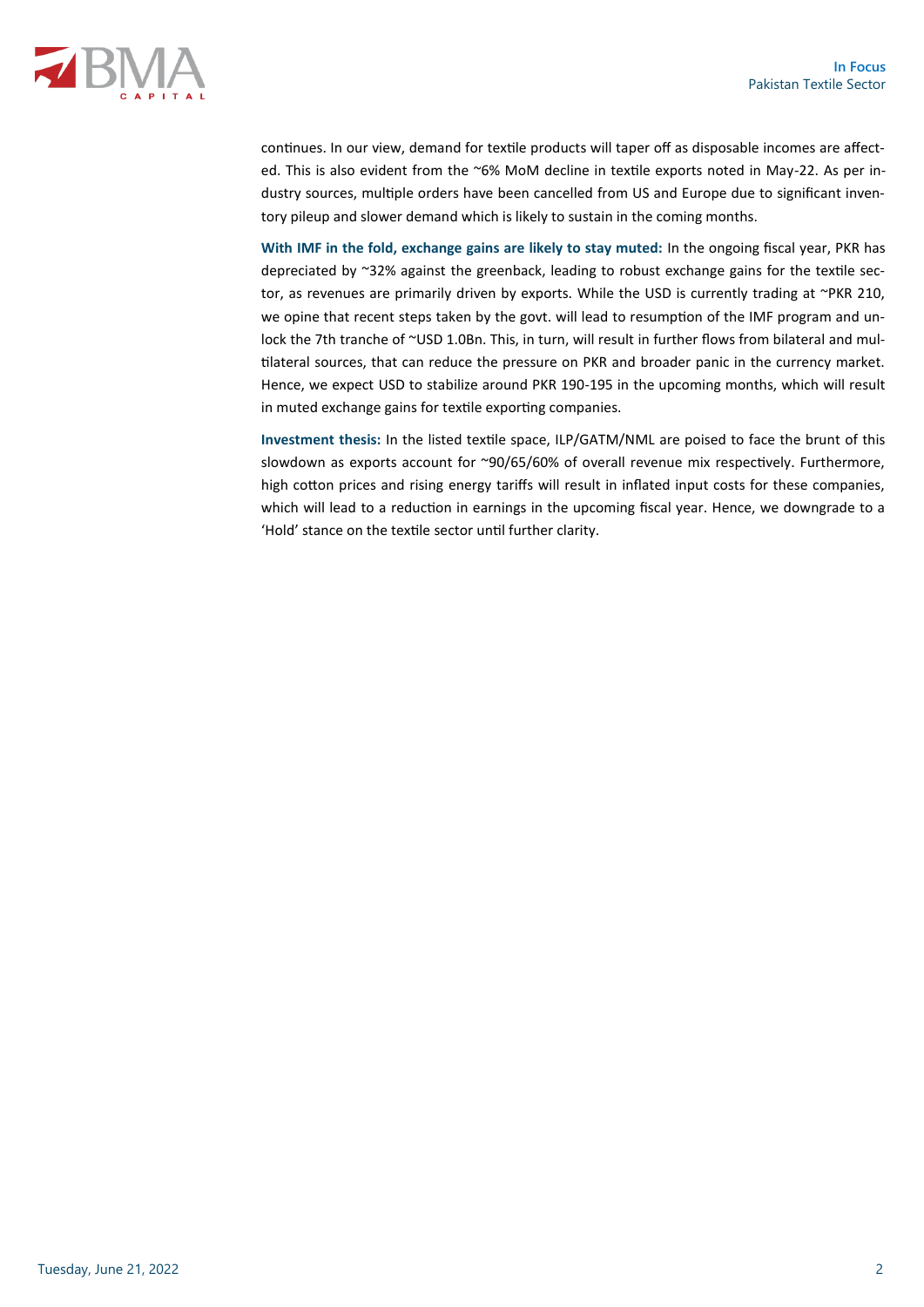

**Chart 1: Textile exports continue growth momentum for now** 





**Chart 2: Machinery imports to slowdown in the coming year**

Source: PBS, SBP, BMA Research









Source: PBS, SBP, BMA Research

**Chart 4: International cotton prices remain elevated**



Source: Investing.com, BMA Research

**Chart 6: Value-added textiles continue to dominate (11MFY22)**



Source: PBS, SBP, BMA Research